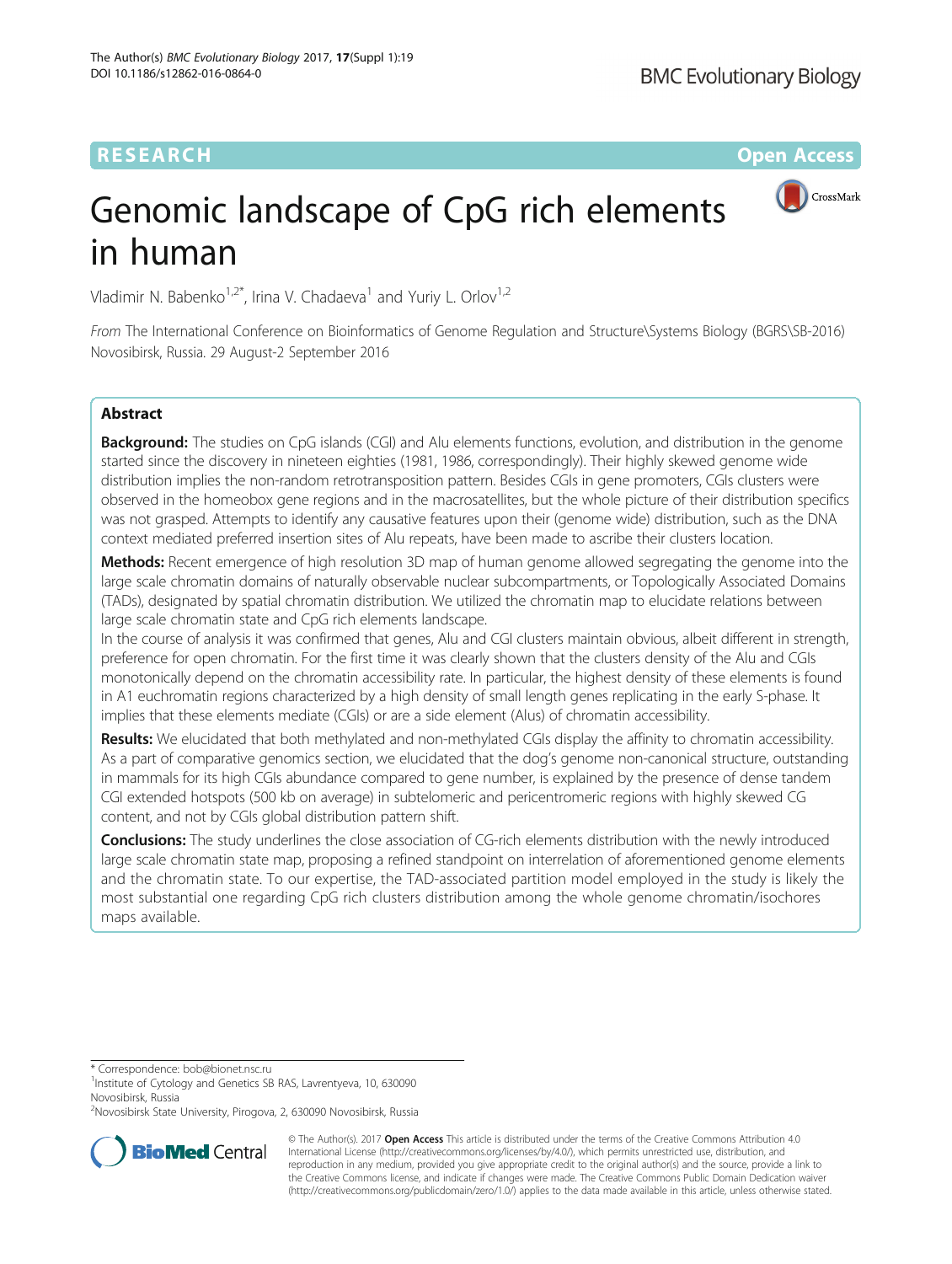# Background

The total number of CpG sites in human genome comprises around 28.3 mln instances [\[1](#page-9-0)]. That is less than 1% of genome compared with 4.4% expected given 42% GC content due to  $C \rightarrow T$  mutation shift following the frequent 5′ cytosine deamination in CG doublet [\[2](#page-9-0)]. Aside from randomly distributed CpG sites in mammalians, there are two major expansions of them in primates, namely: Alu retrotransposons [[3\]](#page-9-0) and CpG cluster units, CGIs [[2\]](#page-9-0). The share of Alu CpGs was estimated up to 30% as early as in 1993 [[4\]](#page-9-0) and now is confirmed to be more than 25% [[1\]](#page-9-0), while CGIs account for only 2% of CpG content in human [\[5](#page-9-0)].

With that, CGIs proved to represent a highly specific marker for open chromatin [\[2\]](#page-9-0). In particular, unmethylated CGI and genes association is reported as early as in 1987 [\[6](#page-9-0)].

The average CpG content of CGI is 18%, and Alu is about 3.6% (still higher than 1% genome average), which allows considering both of them CpG-rich elements. Three major Alu families differ significantly in CpG content: from 2.5% on average in AluJ, to 3.3% in the most abundant AluS family, and up 6% in the young AluY sequences. Notably, CGIs and Alu complement in methylation pattern: 70% of CGIs are completely unmethylated, while around 70% of Alus are methylated in all tissues/cell types.

The CGIs play an overwhelming role within promoters of about 70% genes. One of current views of the promoter CpG enrichment implications is the alteration of DNA conformation to non B-DNA (Z-DNA) structure and thus reduced nucleosome affinity  $[5, 7-12]$  $[5, 7-12]$  $[5, 7-12]$  $[5, 7-12]$  $[5, 7-12]$  $[5, 7-12]$ . It was shown that the length of CGI and nucleosome depletion rate significantly correlate: long CGIs are nucleosome free, while small CGIs can attract/position nucleosomes [[10\]](#page-9-0). DXZ4 macrosatellite spanning 45–120 kb [[13\]](#page-9-0) and other CGIs in intergenic regions and gene deserts display basal transcription in a majority of cell lines featuring the accessible (open) non-compacted chromatin [[13\]](#page-9-0). This was also confirmed by DHS and CGI colocation, which was also evolutionary conserved [[14\]](#page-9-0).

Intriguingly, CpG-rich Alu families tend to distribute their CpG sites at the distance of 31–32 bp, which make them prone to nucleosome binding in mammals [[11](#page-9-0), [15\]](#page-9-0). It is worth mentioning that CG dinucleotide signal is the only one among all 16 dinucleotides which manifests the significance detected by autocorrelation analysis of nucleosome positioning in mammals [[15\]](#page-9-0). Also, the CGI mediated nucleosome depletion doesn't essentially depend on methylation state [\[11](#page-9-0)], but that way they become inaccessible to transcription factors binding and protected from spurious RNA PolII complexes assembly. Besides, there were reports of nucleosome dips around polyadenilation sites (PAS) [\[16](#page-9-0), [17\]](#page-9-0).

Analysis of causes of CGIs conservation phenomena during evolution revealed that they evolve in three distinct regimes: a) hypodeaminated (non-methylated promoters); b) methylated with stable CpG content due to Biased Gene Conversion; c) CG-rich exons. There is a small fraction of pseudo-CGIs, which arise due to spurious clustering [\[18](#page-9-0)].

The largest CGIs class represents hypomethylated 5′ located CGI promoter regions responsible for PolII based transcription initiation in 70% of genes. Still, there are smaller (comprising around 25% of CGIs total), but nevertheless essential CGI classes within the vicinity of genes that are differentially or constitutively methylated and are presumably involved in tissue and temporal specificity of gene expression regulation. The functional implication of such CGIs is supported by non-random synonymous substitutions inferred from CGI-CDS overlapping instances [\[19, 20\]](#page-9-0).

Based on previous studies, the number of CGIs and protein coding gene numbers are approximately equal in the majority of mammals and correlate chromosome wise [\[21](#page-9-0)–[23\]](#page-9-0). But there is certainly not one to one correspondence of the CGIs and genes: a range of CGI clusters can be observed in gene deserts, e.g. macrosatellites D4Z4 [\[24, 25](#page-9-0)], DXZ4 [\[13\]](#page-9-0) and others. Backwards, there is plenty of tissue specific gene clusters lack of CGIs (e.g. olfactory receptors). For HOX genes, there are multiple CGIs along each gene [[20](#page-9-0)]. Thus, the issue of genes and CGI relation renders further elaboration.

Advances in whole genome epigenetic marks mapping by novel Chip-Seq [\[26](#page-9-0)] and Chia-PET [[27\]](#page-9-0) techniques have culminated into the elucidation of 3D chromatin conformation. To date it was recognized that the chromatin domains are the ultimate units of chromosome organization [\[28](#page-9-0)]. While Chip-seq experiments feaure high resolution maps of 200–400 bp spans usually corresponding to transcription factors and chromatin remodeling binding sites along with the more extent histone modifications areas, the chromatin 3D conformation map maintains large scale domain size of several hundred kbs [[28](#page-9-0)–[30\]](#page-9-0). They were named as Topologically Associated Domains (TADs). The TADs preserve essentially cell-type invariant architecture [[31](#page-9-0)], though, since TADs maintain hierarchical structure within, the cell type specific chromatin conformations also take place on a minor scale [[29](#page-9-0)].

Large scale chromatin domains were primarily segregated into Active domains (A type) of early replication timing chromatin, and lamina associated domains (LAD) (B type) conferring heterochromatic domains with late replication [\[30, 32\]](#page-9-0). The replication timing analysis also identified the timing transition regions (TTR) as a separate domain type [\[32\]](#page-9-0). At the same year HiC conformation capture analysis study [[31\]](#page-9-0) elaborated A and B domains into 6 classess (A1, A2, B1, B2, B3, B4) based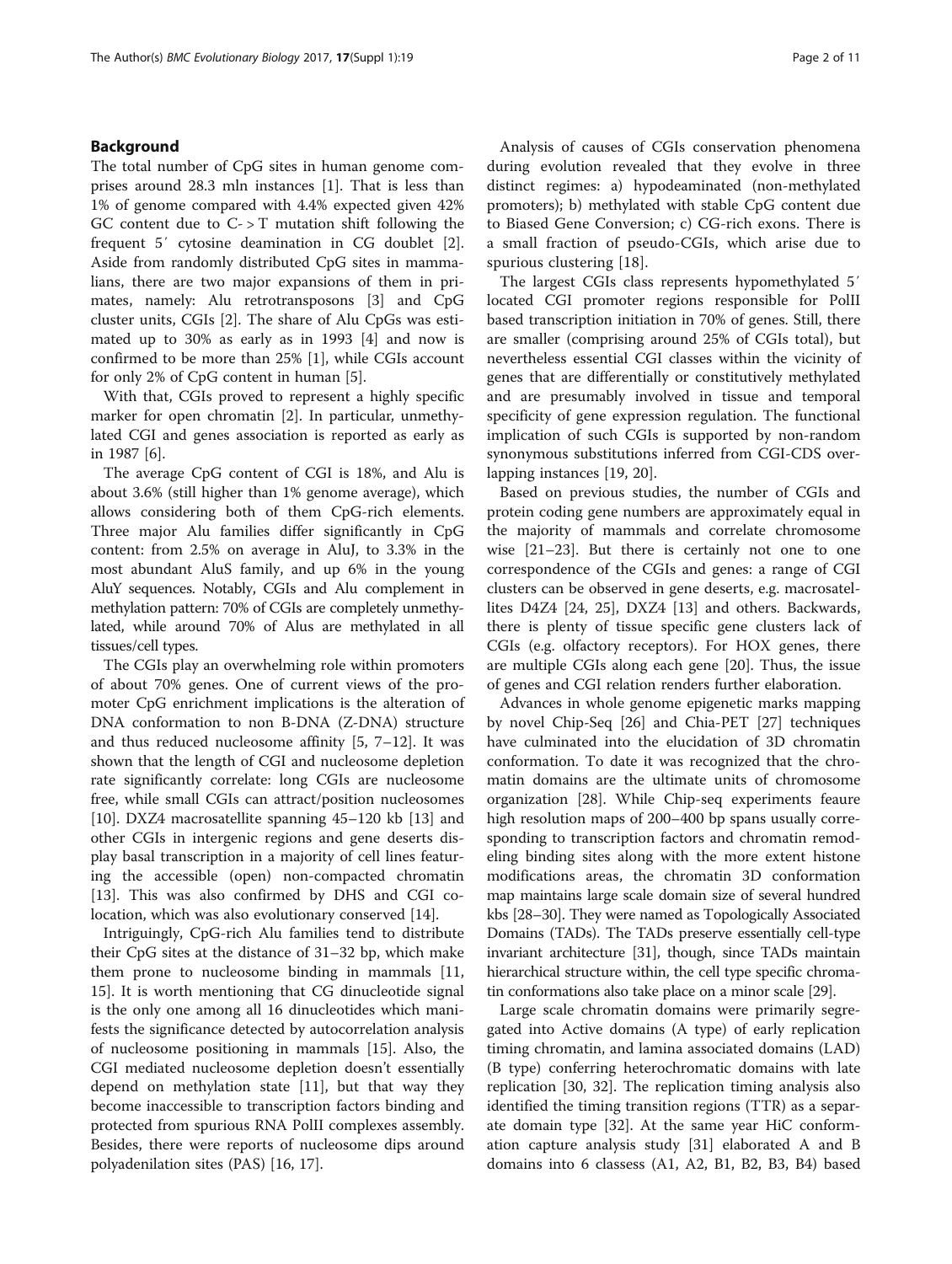<span id="page-2-0"></span>on analysis of several epigenetic markers profiles within observable chromatin contact domains related to the similar nuclear subcompartments [\[31](#page-9-0)]. The attempts to adequately segregate the domains into the chromatin state variants accounting for multiple factors are ongoing in chromatin conformation studies [[28\]](#page-9-0). Notable obstacles herein are that certain domains change its state in the course of embryonic development and cell speciation [[33\]](#page-9-0). Currently, 3D chromatin conformation research reached the point of making possible to model chromatin architecture based on primary data of classification of loci into chromatin types and a catalog of the positions of chromatin loops [\[34](#page-9-0), [35](#page-9-0)].

Concerning our study of CpG rich elements and TADS relation, the differential enrichment of A and B TADs with SINEs, such as Alu in human and B1 in mouse, has been reported previously [\[36](#page-10-0)]. The extended TADs classes repertoire employed in our study allowed more elaborated quantification of the feature. To our knowledge, no straightforward TADs mediated CGIs content analysis has been made to date.

# Methods

# Genome data sources

We downloaded data set from UCSC genome browser database (genome.ucsc.edu; [[37\]](#page-10-0)). We used human genome version hg19; mouse genome version mm10; dog genome version canFam3. For CGIs annotation we used tables named Cpgislandext in all cases. Genes were downloaded from the same genome versions, using refGene tables for human and mouse, and ensGene table for the dog annotation. Transposon locations for human were retrieved from RMSK table (hg19). Genes were defined by the distinct transcription start site.

### Correlation significance

Correlation analysis was performed with Pearson correlation coefficient, its significance was ascertained by using Student  $t$  test in the form:

$$
t{=}\frac{r\sqrt{n-2}}{\sqrt{1{-}r^2}},
$$

where  $r$  – Pearson correlation coefficient,  $n$  – sample size (number of bins).  $Df = n-1$ .

### ANOVA analysis

ANOVA analysis of TADs subcompartment classes for elements density has been performed using XLStat software [\(www.XLStat.com\)](http://www.xlstat.com/). To test the deviation significance of the elements density between the TAD subcompartment classes we used Tukey HSD test.

# DNA methylation datasets

Methylation profiles for 63 cell lines and one primary liver cell in ENCODE were downloaded from UCSC genome browser HAIB Methyl450 track [[38\]](#page-10-0). The score of the methylation value associated with each CpG site was defined as the beta value (1) (Illumina's Bead Studio software with the Methylation Module v3.2) multiplied by 1000.

$$
\beta_k = \frac{I_k}{\sum_m I_m + 100} \tag{1}
$$

where  $I_k$  – methylation intensity value on the particular CpG site, the sum is genome wide intensity (approximately 450,000 CpGs)

CGI methylation score was calculated as the average of inner CpG sites methylation scores presuming CGI methylation homogeneity [\[39](#page-10-0)].

### DNase Hypersensitive Sites (DHS) set

DHSs are ENCODE elements represented by short (100–200 bp) DNA fragments. They indicate open or accessible chromatin where DNA is not tightly wrapped within a nucleosome, leaving the sequence accessible to DNA-binding proteins [[40](#page-10-0)]. DHSs largely correspond to transcription factor binding sites, chromatin remodelers and other DNA binding proteins sites on DNA. In a database, they are supplied with scores corresponding to intensity rate specific for each cell line considered.

We used 2.8 mln DHS sites compiled in [[14\]](#page-9-0) from 112 human samples representing 72 cell types, to characterize 100 kb genome bins by DHS density.

### Results

### Distribution features of the elements considered

We used 100 kb bins for the global domain wide analysis of human genome. The distribution basic statistics of Alus, DHSs, CGIs, and genes in 100 kb bins are presented in the Table 1.

We ascertained that Alu, transcripts and CGIs feature exponential distribution (see distributions in Additional file [1:](#page-8-0) Figure S2), which implies significant number of dense clusters [\[18,](#page-9-0) [41, 42\]](#page-10-0), while L1, DHS maintain binomial distributions ([\[43](#page-10-0)]; Additional file [1:](#page-8-0) Figure S3).

Table 1 Distribution features of 5 DNA elements considered across 100 kb bins

| DNA elements  | Avg   | Median | Std dev | Min | Max | df     |
|---------------|-------|--------|---------|-----|-----|--------|
| $\frac{1}{2}$ | 32.6  | 31.0   | 14.3    |     | 211 | 29,209 |
| <b>DHS</b>    | 101.8 | 89.0   | 62.7    |     | 341 | 28.380 |
| CGIS          | 1.8   | 1.0    | 1.5     |     | 21  | 10.518 |
| Alus          | 40.9  | 26.0   | 35.5    |     | 235 | 28.182 |
| Transcripts   | フ3    | 2.0    | 2.0     |     | 53  | 14,303 |
|               |       |        |         |     |     |        |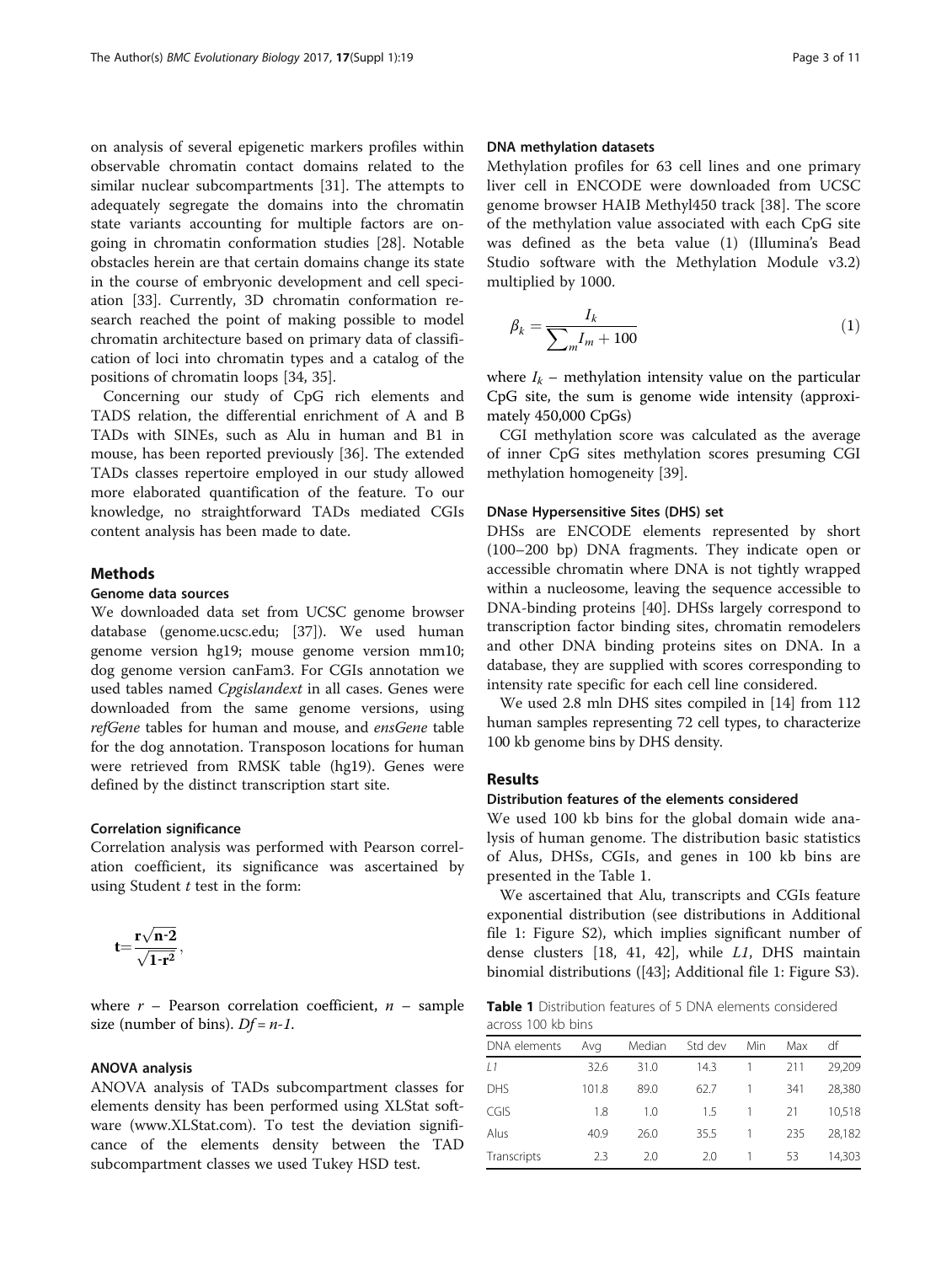<span id="page-3-0"></span>To perform DHS vs other elements comparison we split overall 29,381 100 kb euchromatic bins into 292 clusters ordered by overall DHS number spanning from 0 (26 bins) to 341 (1 bin) DHS entries. The number of DHS per bin was treated as a rough scale chromatin accessibility signature attributable for 100 kb genome segments, and was used as a grouping factor for other DNA elements comparison (Alu, transcripts, CGI distributions).

# Nuclear subcompartments map of genome (Topologically associated domains, TADs)

In 2014 Cell report [\[31](#page-9-0)] a high resolution 3D map of human chromatin in a range of cell lines was reconstructed. In the course of analysis the authors delineated 6 major classes of nuclear subcompartments (TADs), which partition whole genome contact domains volume by chromatin state analysis. Six classes comprise two euchromatic (A1, A2) and 4 heterochromatic (B1, B2, B3, B4) subcompartments [[31](#page-9-0)]. Each class is characterized with specific histone modification profiles [\[31](#page-9-0)]. Since these are large – scale domains (median length 185 kb; 450 kb on average; [\[31](#page-9-0)]) they are compatible with our 100 kb resolution. The overall state of the nuclear subcompartments is presented in Table 2. We excluded B4 class from consideration since it comprised only 25 domains specific for chromosome 19 [\[31\]](#page-9-0), as well as NA domains.

### A1, A2 – open chromatin, B1-B4 – heterochromatin

According to description in [[31](#page-9-0)], "A" euchromatin segment features enrichment in open chromatin histone marks: H3K36me3, H3K79me2, H3K27ac, and H3K4me1. A1 chromatin state completes replication at early S phase, while A2 proceeds replicating up to the mid – S phase. A2 is enriched with H3K9me3 and contains longer genes. Subcompartment B1 is enriched with H3K27me3 and depleted of H3K36me3 marks, representing facultative heterochromatin. Subcompartment B2 includes the majority of pericentromeric heterochromatin and is enriched at the nuclear lamina and at Nucleolar Associated Domains

Table 2 Distribution of nuclear subcompartments (TADs) in human genome [\[31\]](#page-9-0)

|                | Number | Avg length (kb) | Std dev (kb) | Total length (Mb) |  |  |
|----------------|--------|-----------------|--------------|-------------------|--|--|
| A <sub>1</sub> | 490    | 818             | 1217         | 400.6             |  |  |
| A2             | 1249   | 465             | 547          | 581.4             |  |  |
| B <sub>1</sub> | 896    | 390             | 427          | 349.4             |  |  |
| B <sub>2</sub> | 504    | 864             | 1164         | 435.7             |  |  |
| B <sub>3</sub> | 685    | 1249            | 1639         | 855.5             |  |  |
| <b>B4</b>      | 25     | 440             | 495          | 11                |  |  |
| N/A            | 215    | 1157            | 3404         | 248.7             |  |  |
| Total          | 4064   |                 |              | 2882.3            |  |  |

(NAD). Subcompartment B3 is enriched at the nuclear lamina and is depleted at NADs, thus corresponding to constitutive heterochromatin. B4 comprises a range of marks representing highly ambiguous chromatin pattern. It features strong enrichment for both activating chromatin marks, such as H3K36me3, H3K4me3, H3K27ac, and heterochromatin-associated marks, such as H3K9me3 and H4K20me3. B4 contains 130 of the 278 KRAB-ZNF genes in the genome which is highly non-random [\[31\]](#page-9-0). More details on the subject could be ascertained from the original work [\[31\]](#page-9-0).

# CGIs association with genes

The chromosome wise dependence of CGIs and genes was reported previously for a range of species genomes, including dog genome featured with highly skewed CGI to gene ratio due to abundance of CGIs [[22](#page-9-0)]. We replicated these results for three mammalian species (Additional file [1:](#page-8-0) Figure S1;  $P < 1.3E-25$  for human,  $P < 3.5E-30$  for mouse and  $P < 1.7E-31$  for dog). This correlation could apparently be expected as 60-70% of CGIs overlap promoters [[44\]](#page-10-0) but we aimed to assess it more explicitly.

We first approached the genes-CGI relations by considering 100 kb bins genome wide. The vast number of genome 100 kb bins lack both CGIs and genes. To assess this, we calculated 2x2 contingency tables for human, mouse, and dog, correspondingly (Table [3](#page-4-0)). One may see that non-randomness of joint gene/CGI deserts as well as their co-occurrence is highly significant (Table [1\)](#page-2-0). In particular, the concordant classes for human (no genes and CGIs and at least 1 gene and at least 1 CGI) comprise 76% of bins leaving only 24% of discordant bins (Table [3\)](#page-4-0). This joint distribution leaves no doubt of overall interrelation of CGIs and genes locations.

We further extended 2x2 tables analysis and built up the distributions of CGIs and genes based on their density across 3 species. The CGI vs gene numbers density per 100 kb distributions were highly correlated with approximately the same rate as chromosome wise (Additional file [1](#page-8-0): Figure S2;  $P < 1.6E-31$ ; df = 20 for human;  $P < 1.4E-23$ ; df = 15 for mouse and  $P < 3.6E-30$ ;  $df = 18$  for dog). Notably, CGIs and genes correlate also in dog genome irrespective of nearly 2-fold excess of CGIs number over genes number in this species [\[22](#page-9-0)]. Thus, the co-variation of CGIs and genes densities across 100 kb segments in mammalian genomes is significant on a coarse grain even given the multiple (but not predominant) spurious independent clusters (Additional file [1:](#page-8-0) Figure S2).

Further we proceeded with human genome only in elucidating other features in elements distribution due to the lack of appropriate data for other species.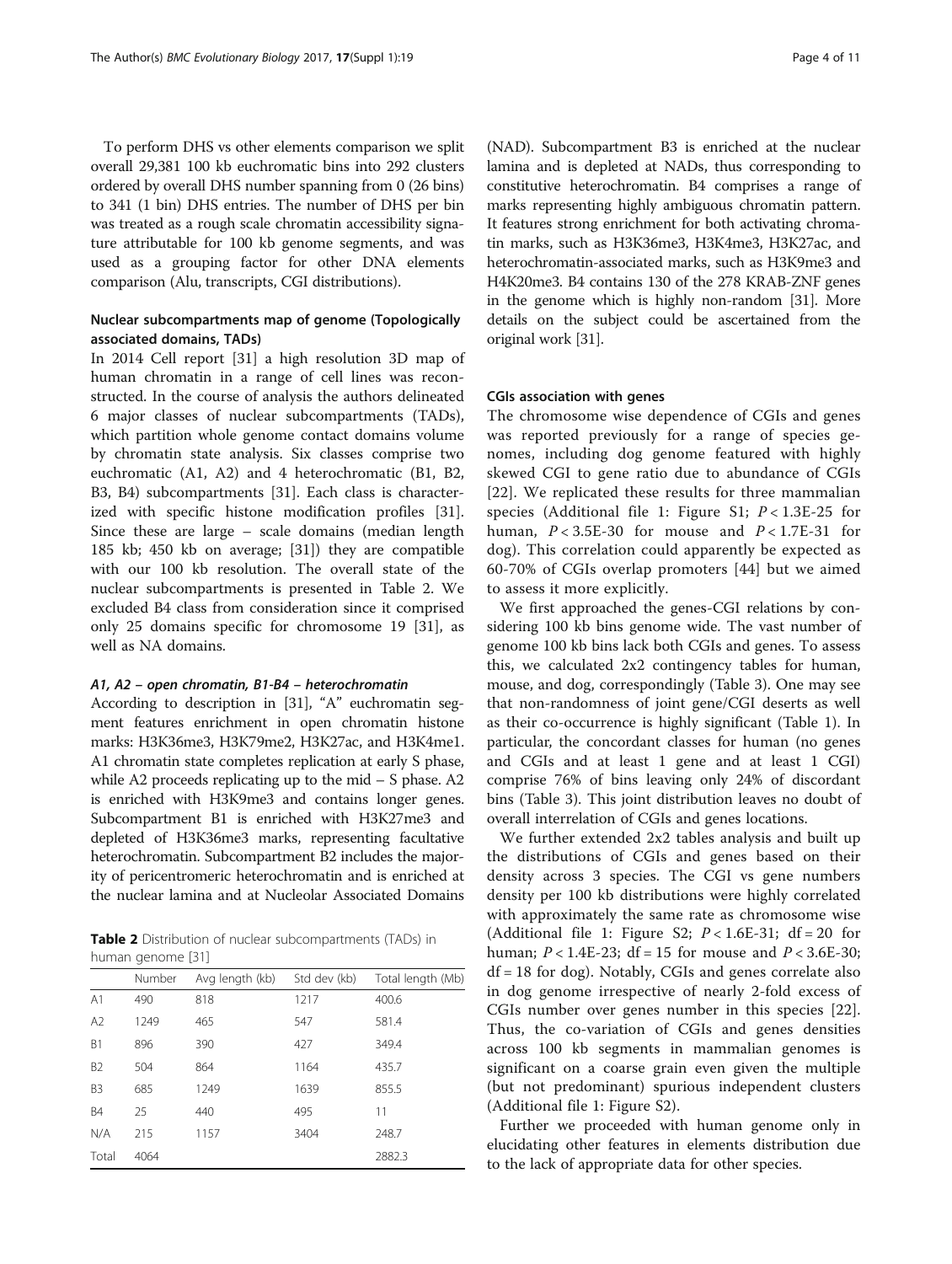|                | Human        |                 | <b>Mouse</b> |                 | Dog          |                 |
|----------------|--------------|-----------------|--------------|-----------------|--------------|-----------------|
|                | No genes     | At least 1 gene | No genes     | At least 1 gene | No genes     | At least 1 gene |
| no CGIs        | 12.684       | 4759            | 13.276       | 4910            | 11.309       | 3454            |
| at least 1 CGI | 2267         | 9544            | 1259         | 7184            | 3361         | 8896            |
|                | $x^2 = 8071$ |                 | $x^2 = 7848$ |                 | $x^2 = 6528$ |                 |
|                |              |                 |              |                 |              |                 |

<span id="page-4-0"></span>**Table 3** 2 $\times$ 2 contingency tables of 100 kb bins distribution for human, mouse, and dog

 $df = 1$   $P < 1E-306*$  for all Pearson 2×2 table chi-square tests

\*P value was calculated for  $\chi^2$  = 1200 only due to the floating point accuracy limit (32 bits word size) for values greater than that

# Open chromatin and elements density

Next we assessed if CGIs vs genes co-clustering may be mediated by chromatin accessibility factor. To check that, we built up the joint distributions of DHSs density against CGIs and genes (Additional file [1:](#page-8-0) Figure S3, S4, S5). The regression plots of the elements against 292 bins of DHS density rate (see materials and methods) revealed that the correlation of the DHS and genes number per DHS bin is  $r = 0.92$ ;  $P < 1.4E-120$  $P < 1.4E-120$  $P < 1.4E-120$  (Additional file 1: Figure S3a). The correlation between DHS and CGIs was the highest due to the inherent features of CGIs:  $r = 0.97$ ;  $P < 1.1E-188$ (Additional file [1](#page-8-0): Figure S5a). So, the chromatin accessibility is an ultimate factor for clustering of CGIs and genes (Additional file [1](#page-8-0): Figure S7).

To confirm it in another way, we employed large scale whole genome chromatin state segmentation map from [[31\]](#page-9-0) to assess the distribution of CGIs and genes across different chromatin states.

As can be seen from Fig. 1, the zero and one gene and CGI bins consist largely of B2- B3 heterochromatin, and also of A2 euchromatin type. As long as gene density increases, the major gene and CGI clusters containing class confines to A1 open chromatin (Fig. 1).

We compared the distribution of CGIs and genes across 3 largest classes of chromatin (Fig. [2](#page-5-0)). We observed the gene dense open chromatin of A1 type preference for both CGIs and genes, while A2 and B3 chromatin classes distributions decay rapidly with increasing elements density. High correlation between CGIs and genes are observed  $(P < 1E-9$  for all three cases).

### Methylation state and chromatin accessibility

Based on average methylation state computed across 63 HAIB Methyl cell lines data, we found that approximately 20% of CGI (4057) exceeded empirically chosen threshold: average methylation score >400. They were assigned as "(hyper)methylated" states, and "hypomethylated" ones otherwise. Due to the U-shaped methylation score distribution across the data we unintentionally included a range of differentially methylated CGIs into "hypermethylated" sample, but they are not abundant.

Chromosome wise analysis revealed high correlation of genes number with both unmethylated and methylated CGI clusters (Additional file [1:](#page-8-0) Figure S11). Next we plotted the total, hypomethylated and hypermethylated samples

against DHS densities (Additional file [1:](#page-8-0) Figure S5). To assess the significance of correlation between the CGIs number and DHS densities, we performed regression analysis of the corresponding plots (Additional file [1:](#page-8-0) Figure S6). We assessed the correlation significance as  $r = 0.97$ ,  $P < 1.1E$ 188 for total CGIs set;  $r = 0.96$ ,  $P < 1E-169$  for hypomethylated CGIs and  $r = 0.95$ ,  $P < 1.7E-154$  for hypermethylated CGIs sample. We also observe twice less DHS overall density in hypermethylated set compared to hypomethylated ones probably due to the observed 4-fold smaller size of hypermethylated vs hypomethylated CGIs sets.

These results indicate that there is no straightforward correlation between CGI methylation and binding sites repulsion, which is compliant to current observations in [[45, 46](#page-10-0)]. It is plausible that though not all transcription factors are blocked from binding to CGIs by methylation, still the chromatin status could be altered [\[45\]](#page-10-0).

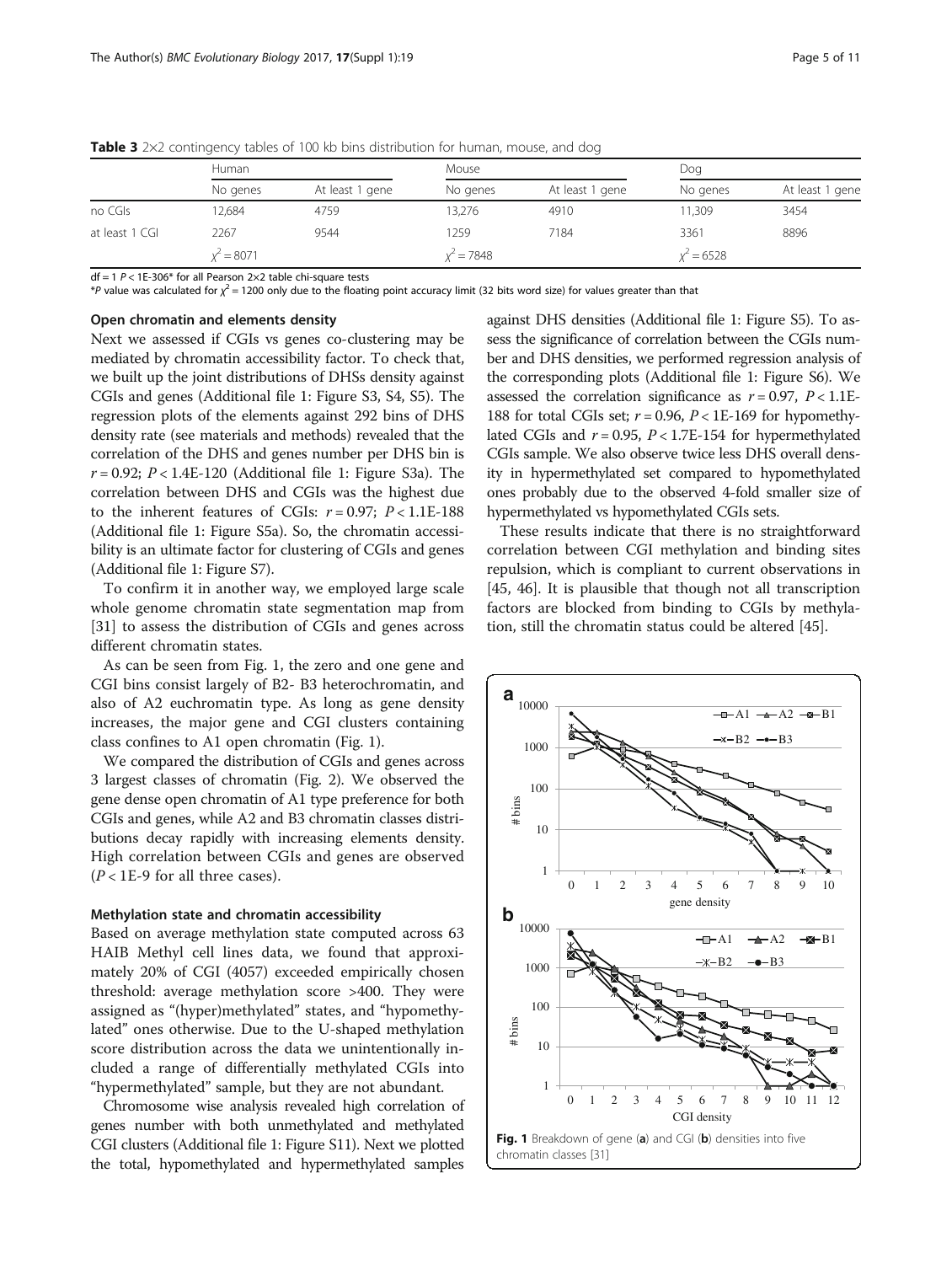<span id="page-5-0"></span>

# Alu sequences and chromatin content

While the CGIs and genes exhibit highly specific exponential distribution, Alu sequences are a lot more abundant and, to our knowledge, no global highly specific discriminating factor for their clustering was reported. In particular, 42% of Alu sequences reside within gene loci, which is very close to random insertion pattern since genes occupy about 40% of genome [\[42\]](#page-10-0). Chromosome wide Alu distribution closely follows chromosome length, also implying random nature of Alu distribution independent of genes and CGI clusters, at least chromosome wide. Still, there are Alu clusters that were reported abundant genome wide and were linked to various factors including recombination rate and others [\[41\]](#page-10-0).

We analyzed DHS and Alu distributions (Additional file [1](#page-8-0): Figure S3b, S4b, S8a). It underlies that, in contrast with CGIs/genes, the noticeable number of Alu clusters reside in DHS – poor regions that, in accordance with previous randomly based chromosome wise entities, point to a largely stochastic nature of Alu insertions and/or probably other factors besides the open chromatin state, involved in Alu insertion preference and cluster expansions.

Nevertheless, Additional file [1:](#page-8-0) Figure S8a underscores the overall trend of Alu clusters to open chromatin, which is consistent, but with small statistical significance due to a big standard variation and small slope of regression line. Our interconnection link of this TE with CGIs and genes is thus rather speculative, based on the specific trends of particular subfamilies vs the chromatin state.

We segregated Alu density 100 kb bins by chromatin type (Fig. 3), observing their distinct open chromatin preference with clustering (Fig. 3, Additional file [1](#page-8-0): Figure S9a). No Alu clusters with density >150 per 100 kb was observed in the most abundant B3 heterochromatin (Fig. 3).

The overall statistic of Alu content in chromatin classes (Alu overall densities per 100 kb total averages) is: A1(66), A2(42), B1(44), B2(34), B3(30), B4(110). Omitting B4 class spanning only 10 Mb total, A1 is manifested as the preferred chromatin class for Alu insertion.

When we applied the chromatin breakdown procedure for Alu subfamilies, we observed that AluY clusters

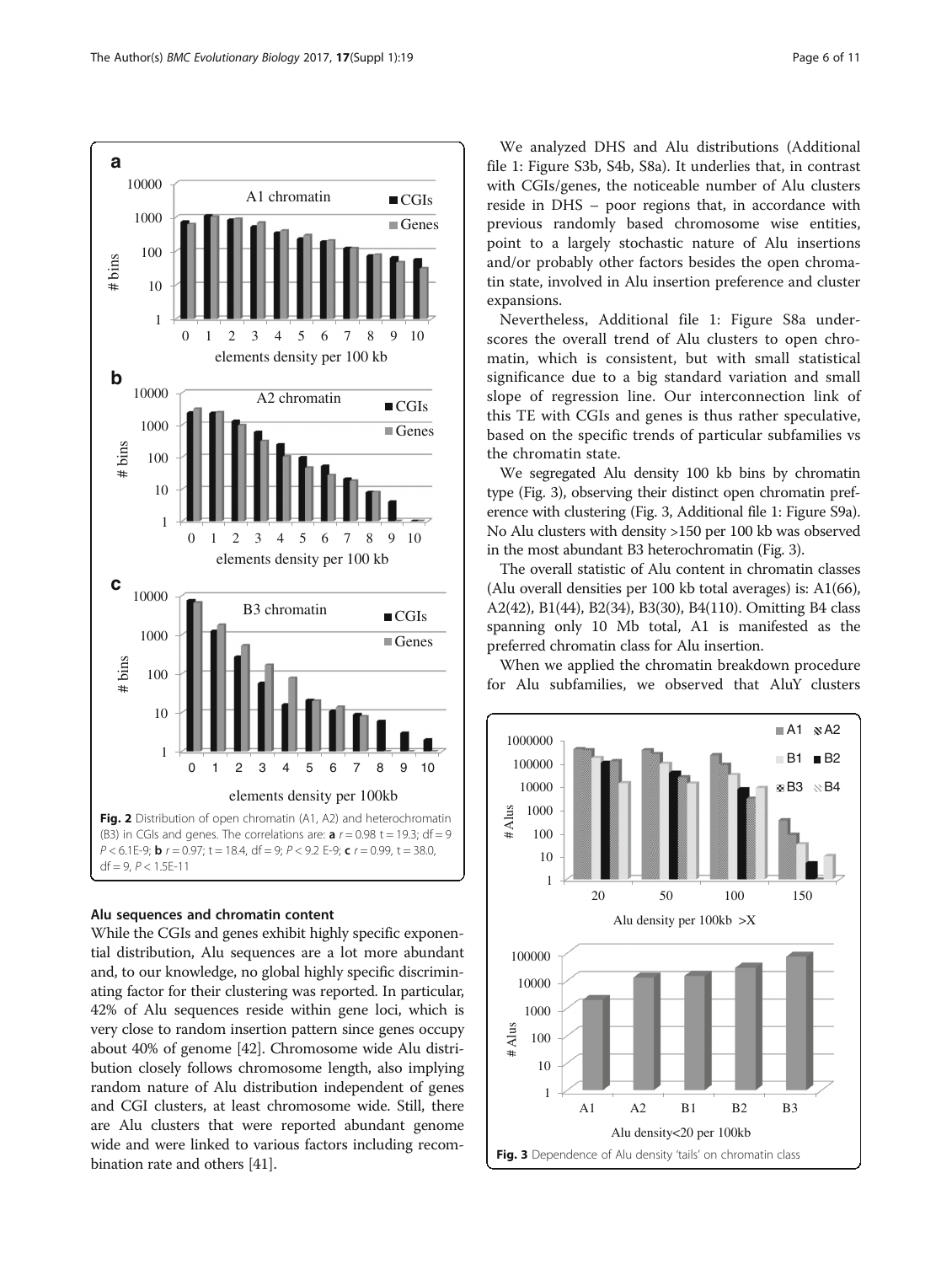<span id="page-6-0"></span>prefer the gene related A1 chromatin, while AluJ and AluS clusters partially reside in open chromatin (A1, A2) with no specific preference (Additional file [1](#page-8-0): Figure S10).

We also employed L1 retrotransposons analysis to assess chromatin distribution. We found that L1 retrotransposons are randomly distributed in the genome except for highly DHS dense regions (Additional file [1:](#page-8-0) Figures S3c and S4c), and, consequently, gene dense A1 segments (Additional file [1](#page-8-0): Figures S8b and S9b). Considering long L1 clusters, they distinctly reside in constitutive heterochromatin lack of DHS (Additional file [1](#page-8-0): Figure S8c). Thus, Alus and L1 retrotransposons partially complement each other both in mode of distribution and in chromatin preference.

# ANOVA analysis of the genes, CGIs, and retrotransposons distribution across TADs

ANOVA analysis was employed to complement the regression analysis results. We considered elements variation across 4064 TADs (Table [2\)](#page-3-0) to see the overall elements density.

From Fig. 4 and ANOVA tests we may make 3 essential conclusions concerning TADs content of 4 elements:

a) B2-B3 heterochromatic domains are in a deficit of all elements considered and form a joint group for all 4 elements based on Tukey HSD test  $(P < 0.5; <1; < 0.77; < 0.82$  for (a), (b), (c) and (d), correspondingly);

- b) B4 domains are enriched in all of the elements. B4 groups with A1 chromatin in (a)  $(P < 0.994)$  and (d)  $(P< 0.34)$  cases, according to Tukey HSD test.
- c) A2 chromatin maintains genomic average in all of the cases.

Based on the Tukey HSD test, no dramatic differences were observed between chromatin states for L1 distribution (Fig. 4c), confirming its random retrotransposition and broad variation in density in all classes. Still, when considering long L1, which comprise only 10% of the total pool of  $L1$  genome instances, the situation changes sharply in favor of B2/B3 preference (Additional file [1:](#page-8-0) Figure S8c).

A1 and A2 TADs significantly differ in all cases except (d), which makes the point of quite distinct patterns of euchromatin in human genome given both of them maintain open chromatin signature in histone and other marks [[31](#page-9-0)]. Notably, while B4 maintains reported repressive histone marks [[31](#page-9-0)], and in our case it comprises significant number of L1 transposable elements [\[47\]](#page-10-0), still, many of its features are also similar to gene dense A1 chromatin (Fig. 4a-c), pointing at its reported duality [[31](#page-9-0), [47\]](#page-10-0).

# CG rich elements and clustering properties

We selected gene density distribution bins to plot CGIs and Alu clusters distribution against (Fig. [5](#page-7-0)). Indeed, we observed similar distribution of gene densities in all 3 elements (Alu-Genes correlation:  $r = 0.93$ ,

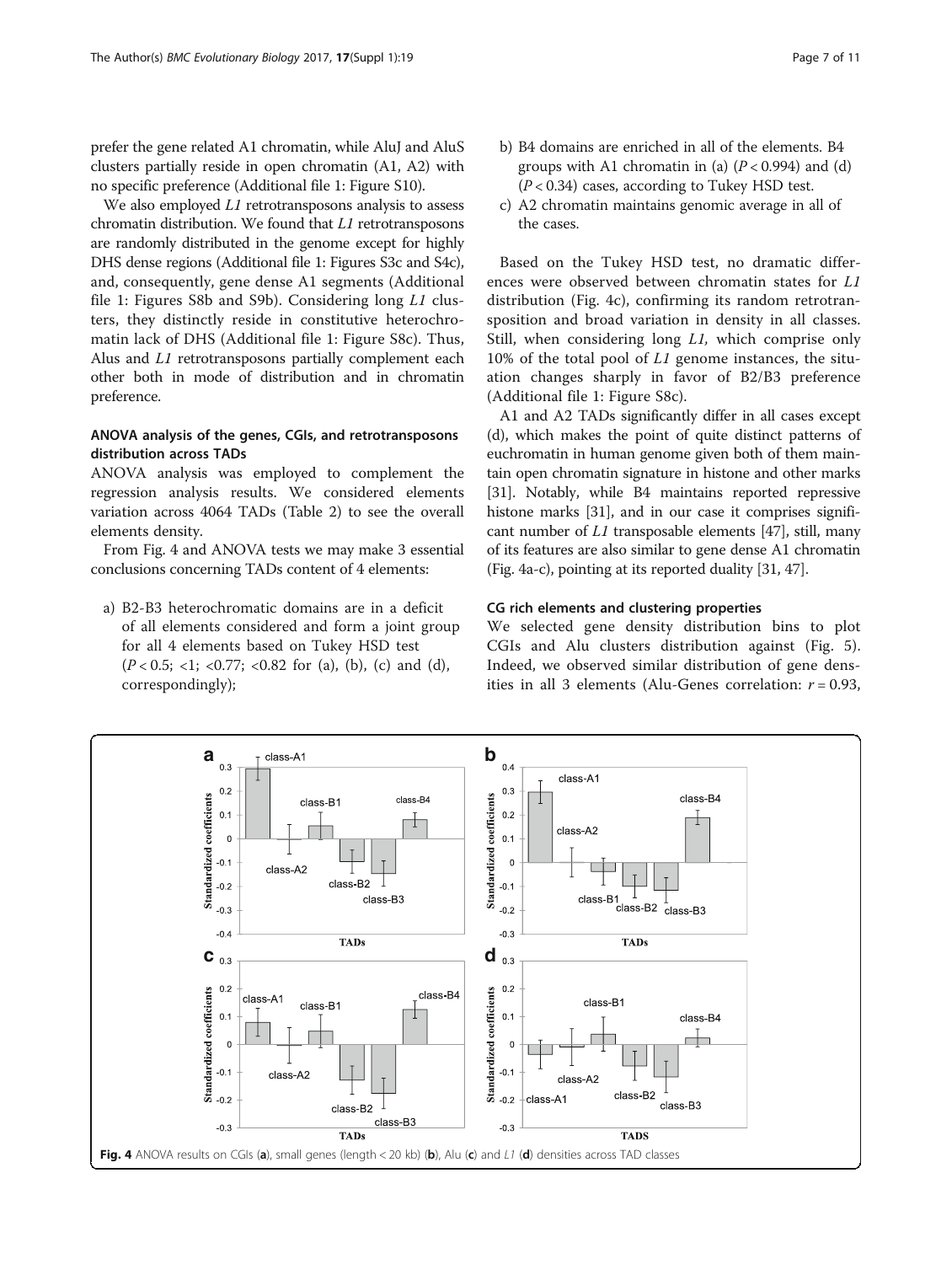<span id="page-7-0"></span>

 $P < 2.3E-10$ ) Alu-CGIs ( $r = 0.9$ , 6  $P < 5.0E-14$ ); Genes-CGI  $(r = 0.98; P < 2.4E-21)$ ). In addition, there is a significant linear trend of DHS density  $(P < 1.1E-8)$ with gene density increase. All that reflects the notion that gene dense regions are abundant with CGIs and Alus and feature open chromatin.

# **Discussion**

The study aims at gaining the insight on the distribution specifics of several DNA elements, specifically genes, CGIs and Alus, from the large-scale chromatin landscape standpoint. We found that chromatin accessibility rate is the major factor of joint clustering of these elements. Heterochromatic genomic segments spanning nearly a half of the human genome are void of both CGIs and genes, making their distribution highly skewed genome wide. This keeps valid for others species such as mouse and dog (Table [3,](#page-4-0) Additional file [1](#page-8-0): Figures S1 and S2) and might be extended on other mammals.

With the help of coarse genome partition by 100 kb non-overlapping segments we showed that CGIs extremely closely associate with the genes. It was shown that this association is consistent and independent of the proportion of the CGIs vs genes number, which is approximately equal in the mammals majority. In this regard, for the dog genome, characterized by an unusual twofold excess of CGIs instances over the genes number, it was found that an excess can be explained by the relatively few instances of CGI extended clusters. At the same time the proportion and localization of genes and the vast majority of CGIs in the dog genome are coordinated as in other mammals (Additional file [1:](#page-8-0) Figure S2c).

Indeed, when we mapped the dense CGI clusters onto the dog genome, we clearly observed their highly non

random grouping at subtelomeric and pericentromeric regions sparse of genes (Additional file [1](#page-8-0): Figure S12). These specific telomeric and centromeric superclusters spanning 500 kb on average were observed at virtually all dog chromosomes (subtelomeric regions in particular) and comprise at least 30% of the annotated CGIs (16,000 instances by rough approximation). The subtelomeric CGI clusters have been observed in cat, horse, and bovine, as well as occasionally in human and have been reported in previous studies [[21](#page-9-0)], but not with the same expansion rate and abundance as observed in dog. The apparent function of these CGI clusters is not currently elucidated, but may be related to the repeated nature of the DNA, characteristic for these regions.

Employment of the expanded chromatin spectrum using chromatin signatures inferred from topological associated domains [\[31\]](#page-9-0) revealed that the distributions of CGIs and genes are highly similar chromatin wise both on the fine, DHS-mediated resolution (Additional file [1](#page-8-0): Figures S3–S6) as well as on the coarse-grained topological chromatin domains (Figs. [1](#page-4-0) and [2](#page-5-0)). This makes us suggest that CGIs are the inherent elements of the genes irrespective of their methylation state and location. The independent tandem expansions of CGIs and gene families do not affect the total trend due to their minority.

ANOVA analysis of the elements content in 6 TAD subcompartments (Fig. [4\)](#page-6-0) corroborated the inferences derived from regression analysis. Additionally, TAD classes interrelations could be observed for the distinct elements content underlining the specific features of TAD classes.

It was elucidated that the genes, Alu and CGIs clusters density is monotonically dependent on the chromatin state derived by DHS densities (Additional file [1](#page-8-0): Figures S7 and 8). Considering the TADs mediated chromatin partition, the highest density of these elements is found in A1 euchromatin (Additional file [1](#page-8-0): Figures S3–S6 and S10). These regions are characterized by a high density of small length genes, and replicating in the early S-phase (G1, S1 phases) [[31](#page-9-0)]. Thus, these elements mediate or are a side element of chromatin accessibility. It is likely that Alus use open chromatin, but CGIs create it.

Using L1 transposable elements as a background we showed by ANOVA (Fig. [4\)](#page-6-0) and distribution analysis (Additional file [1](#page-8-0): Figures S8 and S9) that L1 instances are distributed independently of chromatin state, while subset of long L1 sequences are distinctly resided in heterochromatin.

In this context we'd like to draw attention to chromosome 19 due to the extraordinary CG-rich elements density, both for CGIs (Additional file [1](#page-8-0): Figures S1a and S11) and Alus (98 Alus per 100 kb; next highest is chr17 with 70 per 100 kb, and genome average is 40 Alus per 100 kb;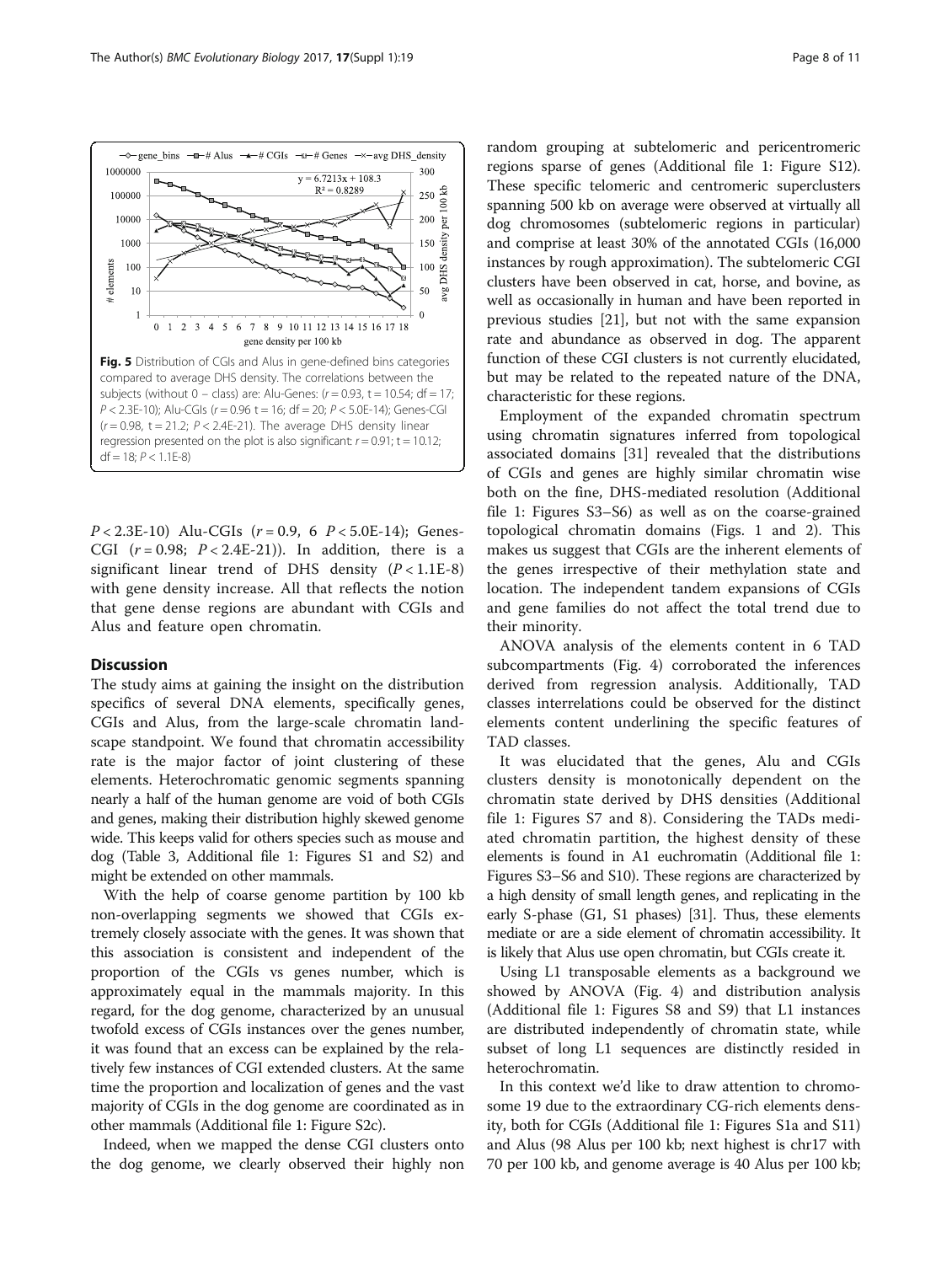<span id="page-8-0"></span> $P < 0.004$  by ESD test). Given it is more than twofold dense in gene number than any other chromosome [\[48](#page-10-0)], it thus implicitly confirms the close coordination of genes and CG-rich elements. Importantly, chromosome 19 also is the most hypermethylated one chromosome wide (Additional file 1: Figure S11b), while hypomethylated at fetal stage [[49](#page-10-0)] (Additional file 1: Table S1), which may imply specific mode of evolution of this particular chromosome by gene duplications [[48](#page-10-0), [50\]](#page-10-0), and the abundance of development genes [\[47\]](#page-10-0). In particular, it was proposed that the random promoter methylation within the newly emerged paralogous gene pair in the course of embryonic reprogramming stage may highly increase the chance for both genes to keep the functionality upon duplication [[50](#page-10-0)].

# Conclusions

One of the possible reasons of chromosome 19 observed evolutionary mode may be that it comprises more than a hundred of KRAB-ZNF genes organized in clusters and represents "defense" system against hypomethylated transposable elements in embryogenesis. It is responsible for identification of non-methylated CpG elements located at retrotransposons. Upon recognition they recruit TET protein, which, in turn, recruits heterochromatin modifiers to repress them, and subsequently change methylation status [[51](#page-10-0), [52\]](#page-10-0). These particular clusters reside in chromosome specific B4-heterochromatin type nuclear compartments [[31](#page-9-0)] which demonstrate even higher than A1 abundance with Alu clusters (Fig. [4](#page-6-0)). It may imply B4 accessibility in early embryogenesis, and thus a high fixation rate. The latter hypothesis is also supported by B4 non-random abundance with other transposable elements clusters, such as L1M3a [[49](#page-10-0)] and others.

Coherent with CpG abundance, chromosome 19 contains single A1 euchromatin class, and virtually no constitutive heterochromatin B3 and euchromatin A2 domains, manifested as the largest chromatin classes occupying 50% of the genome (Table [2\)](#page-3-0). The A1 "style" of gene arrangement on chromosome 19 underlies the fact that the genes located within this chromosome maintain the average length shorter than the genome wide average with a high statistical significance.

Notably, A1 chromatin state relates to early replicated domains [\[31\]](#page-9-0) and, hence, comprises multiple origin of replication sites (ORI) that fire shortly after G phase. As long as there could be some analogy with the insertion pattern of P-elements in D.melanogaster, where ORI sites are shown to be the hotspots of P-element insertions [[52](#page-10-0)], we speculate that Alu retrotransposons may display the same affinity to ORI sites attributable to open A1 chromatin, and, hence populate the ORI-related chromatin.

Large scale features of open chromatin may affect the gene context at a lower resolution level. Besides well known CGIs preference to 5′ gene regions, we observed

reported previously high density of CGIs in 3′ gene regions [\[17](#page-9-0), [22](#page-9-0)]. Significant portion of Alus reside both in promoter regions [\[53](#page-10-0)] and in 3′ UTR elements [[54](#page-10-0)]. Given both transcription start and end sites maintain specific epigenetic markers [\[26\]](#page-9-0), we put forward the hypothesis that both of these elements form the gene locus architecture accommodating gene expression maintenance. In particular, CGIs and Alu may cooperate in promoter regions given the recent observation that highly expressed housekeeping genes maintain their CpGpromoter flanked with hypermethylated "shells", possibly accommodating more accurate RNA PolII positioning [[55](#page-10-0)] and involving methylated Alu retrotransposons as CGI "scaffolding" factor [[53](#page-10-0)].

The non-random distribution of the elements considered mediated by chromatin state may be practically utilized by applications in the association studies for refining their statistical significance in location/clustering by incorporating prior knowledge on the particular chromatin state in a model.

The evolutionary implications of the elements within chromatin state context may confer that L1 and CGIs clusters could lead to the chromatin state setting in the course of expansion, while Alu elements seem rather opportunistic in location preference due to nonautonomous nature.

Finally, the observed CGIs expansion dynamics may impact the issue of the genome CpG content maintenance. CpG methylation rate was recently proposed to be the driving force of genome size evolution within a tradeoff in methyltransferases methylation rate vs genome size [[56](#page-10-0)]. As an example, D. melanogaster and C. elegance minimal genomes phenomena could be explained by the absence of methyltransferases, and, as a consequence, CpG content equaling to the expected one. Thus, it looks like CGI duplication mechanism is of evolutionary importance for maintaining sufficient CpG number. In this regard, some subtle mechanisms apparently 'compel' the dog genome to amplify CG-rich tandems within subtelomeric/pericentromeric regions chromosome wide, even given the significantly reduced gene repertoire and corresponding CGI promoters [[22](#page-9-0)], this way aligning CpG (or just GC) content with that of other mammals.

# Additional file

[Additional file 1:](dx.doi.org/10.1186/s12862-016-0864-0) Supplementary figures. (DOCX 186 kb)

### Acknowledgements

The authors are grateful to I.V.Medvedeva, A. L. Markel and N. N. Kudryavtseva for science discussion and to anonymous reviewers for valuable comments. Computer support was provided by shared Facility Center "Bioinformatics", Siberian Supercomputer Center ([www.ssd. sscc.ru\)](http://www2.sscc.ru/).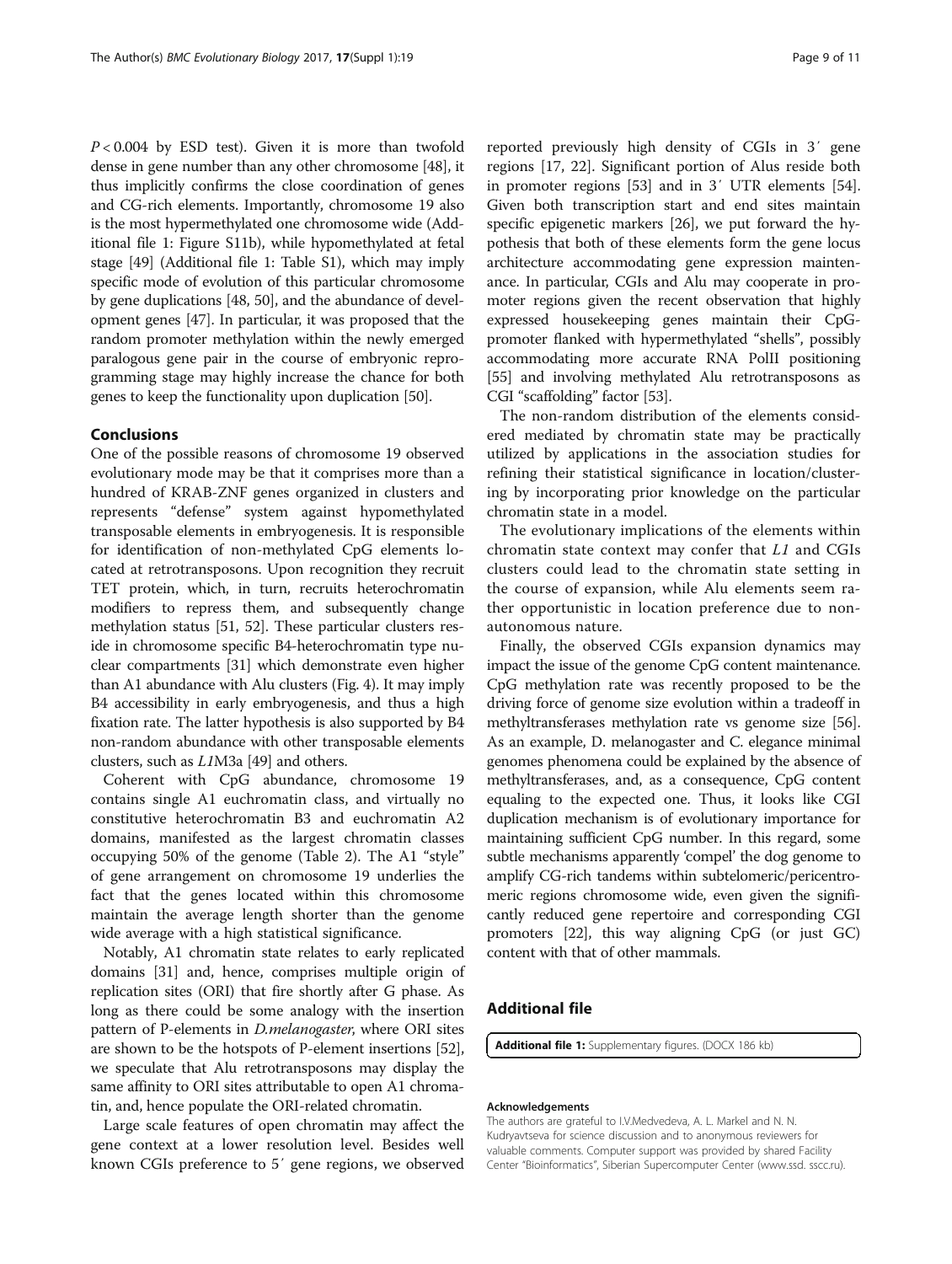### <span id="page-9-0"></span>Declaration

This article has been published as part of BMC Evolutionary Biology Vol 17 Suppl 1, 2017: Selected articles from BGRS\SB-2016: evolutionary biology. The full contents of the supplement are available online at [https://bmcevolbiol.](https://bmcevolbiol.biomedcentral.com/articles/supplements/volume-17-supplement-1) [biomedcentral.com/articles/supplements/volume-17-supplement-1.](https://bmcevolbiol.biomedcentral.com/articles/supplements/volume-17-supplement-1)

### Funding

Data compilation was supported by ICG SB RAS budget project 0324-2015-0003 for IC. YO acknowledges the support of the software development by the Russian Science Foundation (<http://rscf.ru/en/>), project 14-24-00123. VB received support for transcriptome data analysis in mouse and rat from the Russian Science Foundation, project 14-14-00269.

The Russian Science Foundation has funded publication of this article. No funding bodies had any role in study design, data collection and analysis, decision to publish, or preparation of the manuscript.

### Availability of data and materials

The datasets used and analyzed during the current study available from the corresponding author on reasonable request.

### Authors' contributions

VNB designed the study and wrote the paper. IVC provided statistical analysis and the manuscript editing. YLO provided data and edited the text. All authors read and approved the final manuscript.

### Competing interests

The authors declare that they have no competing interests.

### Consent for publication

Not applicable.

Ethics approval and consent to participate Not applicable.

### Published: 7 February 2017

### References

- Luo Y, Lu X, Xie H. Dynamic Alu methylation during normal development, aging, and tumorigenesis. Biomed Res Int. 2014:784706. [http://dx.doi.org/10.](http://dx.doi.org/10.1155/2014/784706) [1155/2014/784706](http://dx.doi.org/10.1155/2014/784706).
- Bird AP. CpG-rich islands and the function of DNA methylation. Nature. 1986;321(6067):209–13.
- 3. Rinehart FP, Ritch TG, Deininger PL, Schmid CW. Renaturation rate studies of a single family of interspersed repeated sequences in human deoxyribonucleic acid. Biochemistry. 1981;20(11):3003–10.
- 4. Hellmann-Blumberg U, Hintz MF, Gatewood JM, Schmid CW. Developmental differences in methylation of human Alu repeats. Mol Cell Biol. 1993;13(8):4523–30. doi0270-7306/93/084523-08\$02.00/0.
- 5. Deaton AM, Bird A. CpG islands and the regulation of transcription. Genes Dev. 2011;25(10):1010–22. doi[:10.1101/gad.2037511](http://dx.doi.org/10.1101/gad.2037511).
- 6. Bird AP. CpG islands as gene markers in the vertebrate nucleus Trend. Genetics. 1987;3:342–7.
- Schones DE, Cui K, Cuddapah S, Roh TY, Barski A, et al. Dynamic regulation of nucleosome positioning in the human genome. Cell. 2008;132(5):887–98. doi[:10.1016/j.cell.2008.02.022.](http://dx.doi.org/10.1016/j.cell.2008.02.022)
- 8. Ramirez-Carrozzi VR, Braas D, Bhatt DM, Cheng CS, Hong C, et al. A unifying model for the selective regulation of inducible transcription by CpG islands and nucleosome remodeling. Cell. 2009;138(1):114–28. doi:[10.1016/j.cell.2009.04.020](http://dx.doi.org/10.1016/j.cell.2009.04.020).
- 9. Choi JK. Contrasting chromatin organization of CpG islands and exons in the human genome. Genome Biol. 2010;11(7):R70. doi[:10.1186/gb-2010-11-7-r70.](http://dx.doi.org/10.1186/gb-2010-11-7-r70)
- 10. Fenouil R, Cauchy P, Koch F, Descostes N, Cabeza JZ, et al. CpG islands and GC content dictate nucleosome depletion in a transcription-independent manner at mammalian promoters. Genome Res. 2012;22(12):2399–408. doi: [10.1101/gr.138776.112.](http://dx.doi.org/10.1101/gr.138776.112)
- 11. Jimenez-Useche I, Ke J, Tian Y, et al. DNA methylation regulated nucleosome dynamics. Sci Rep. 2013;3:2121. doi:[10.1038/srep02121.](http://dx.doi.org/10.1038/srep02121)
- 12. Jonkers I, Kwak H, Lis JT. Genome-wide dynamics of Pol II elongation and its interplay with promoter proximal pausing, chromatin, and exons. Elife. 2014; 3:e02407. [doi.org/10.7554/eLife.02407](http://doi.org/10.7554/eLife.02407).
- 13. Horakova AH, Moseley SC, McLaughlin CR, Tremblay DC, Chadwick BP. The macrosatellite DXZ4 mediates CTCF-dependent long-range

intrachromosomal interactions on the human inactive X chromosome. Hum Mol Genet. 2012;21(20):4367–77. doi[:10.1093/hmg/dds270.](http://dx.doi.org/10.1093/hmg/dds270)

- 14. Sheffield NC, Thurman RE, Song L, Safi A, Stamatoyannopoulos JA, et al. Patterns of regulatory activity across diverse human cell types predict tissue identity, transcription factor binding, and long-range interactions. Genome Res. 2013;23(5):777–88. doi:[10.1101/gr.152140.112.](http://dx.doi.org/10.1101/gr.152140.112)
- 15. Bettecken T, Frenkel ZM, Trifonov EN. Human nucleosomes: special role of CG dinucleotides and Alu-nucleosomes. BMC Genomics. 2011;12:273. doi:[10.](http://dx.doi.org/10.1186/1471-2164-12-273) [1186/1471-2164-12-273](http://dx.doi.org/10.1186/1471-2164-12-273).
- 16. Spies N, Nielsen CB, Padgett RA, Burge CB. Biased chromatin signatures around polyadenylation sites and exons. Mol Cell. 2009;36(2):245–54. doi[:10.1016/j.molcel.2009.10.008](http://dx.doi.org/10.1016/j.molcel.2009.10.008).
- 17. Lee CY, Chen L. Alternative polyadenylation sites reveal distinct chromatin accessibility and histone modification in human cell lines. Bioinformatics. 2013;29(14):1713–7. doi[:10.1093/bioinformatics/btt288.](http://dx.doi.org/10.1093/bioinformatics/btt288)
- 18. Cohen NM, Kenigsberg E, Tanay A. Primate CpG islands are maintained byheterogeneous evolutionary regimes involving minimal selection. Cell. 2011;145(5):773–86. doi[:10.1016/j.cell.2011.04.024.](http://dx.doi.org/10.1016/j.cell.2011.04.024)
- 19. Medvedeva YA, Fridman MV, Oparina NJ, Malko DB, Ermakova EO, et al. Intergenic, gene terminal, and intragenic CpG islands in the human genome. BMC Genomics. 2010;11:48. doi[:10.1186/1471-2164-11-48.](http://dx.doi.org/10.1186/1471-2164-11-48)
- 20. Branciamore S, Chen ZX, Riggs AD, Rodin SN. CpG island clusters and proepigenetic selection for CpGs in protein-coding exons of HOX and other transcription factors. Proc Natl Acad Sci U S A. 2010;107(35):15485–90. doi: [10.1073/pnas.1010506107.](http://dx.doi.org/10.1073/pnas.1010506107)
- 21. Han L, Su B, Li WH, Zhao Z. CpG island density and its correlations with genomic features in mammalian genomes. Genome Biol. 2008;9(5):R79. doi[:10.1186/gb-2008-9-5-r79.](http://dx.doi.org/10.1186/gb-2008-9-5-r79)
- 22. Han L, Zhao Z. Contrast features of CpG islands in the promoter and other regions in the dog genome. Genomics. 2009;94(2):117–24. doi:[10.1016/j.](http://dx.doi.org/10.1016/j.ygeno.2009.04.007) [ygeno.2009.04.007.](http://dx.doi.org/10.1016/j.ygeno.2009.04.007)
- 23. Tsiagkas G, Nikolaou C, Almirantis Y. Orphan and gene related CpG Islands follow power-law-like distributions in several genomes: evidence of function-related and taxonomy-related modes of distribution. Comput Biol Chem. 2014;53 Pt A:84–96. doi:[10.1016/j.compbiolchem.2014.08.013](http://dx.doi.org/10.1016/j.compbiolchem.2014.08.013).
- 24. Zhang YZ, Sun SC, Wu HC, Fan QS, Song YJ, et al. Polymorphism of the D4Z4 locus associated with facioscapulohumeral muscular dystrophy 1A in Shanghai population. Zhonghua Yi Xue Yi Chuan Xue Za Zhi. 2005;2(4):380–2.
- 25. Ottaviani A, Schluth-Bolard C, Gilson E, Magdinier F. D4Z4 as a prototype of CTCF and lamins-dependent insulator in human cells. Nucleus. 2010;1(1):30–6. doi[:10.4161/nucl.1.1.10799](http://dx.doi.org/10.4161/nucl.1.1.10799).
- 26. ENCODE Project Consortium. An integrated encyclopedia of DNA elements in the human genome. Nature. 2012;489(7414):57–74. doi[:10.1038/](http://dx.doi.org/10.1038/nature11247) [nature11247](http://dx.doi.org/10.1038/nature11247).
- 27. Li G, Ruan X, Auerbach RK, Sandhu KS, Zheng M, et al. Extensive promotercentered chromatin interactions provide a topological basis for transcription regulation. Cell. 2012;148(1–2):84–98. doi:[10.1016/j.cell.2011.12.014](http://dx.doi.org/10.1016/j.cell.2011.12.014).
- 28. Rowley MJ, Corces VG. The three-dimensional genome: principles and roles of long-distance interactions. Curr Opin Cell Biol. 2016;40:8–14. doi[:10.1016/j.](http://dx.doi.org/10.1016/j.ceb.2016.01.009.Epub2016.Feb4) [ceb.2016.01.009.Epub2016.Feb4](http://dx.doi.org/10.1016/j.ceb.2016.01.009.Epub2016.Feb4). Review.
- 29. Cubeñas-Potts C, Corces VG. Topologically associating domains: an invariant framework or a dynamic scaffold? Nucleus. 2015;6(6):430–4. doi:[10.1080/](http://dx.doi.org/10.1080/19491034.2015.1096467) [19491034.2015.1096467.](http://dx.doi.org/10.1080/19491034.2015.1096467)
- 30. Dixon JR, Gorkin DU, Ren B. Chromatin domains: the unit of chromosome organization. Mol Cell. 2016;62(5):668–80. doi:[10.1016/j.](http://dx.doi.org/10.1016/j.molcel.2016.05.018) [molcel.2016.05.018.](http://dx.doi.org/10.1016/j.molcel.2016.05.018) Review.
- 31. Rao SS, Huntley MH, Durand NC, Stamenova EK, Bochkov ID, et al. A 3D map of the human genome at kilobase resolution reveals principles of chromatin looping. Cell. 2014;159(7):1665–80. doi[:10.1016/j.cell.2014.11.021.](http://dx.doi.org/10.1016/j.cell.2014.11.021)
- 32. Pope BD, Ryba T, Dileep V, Yue F, Wu W, et al. Topologically associating domains are stable units of replication-timing regulation. Nature. 2014;515:402–5.
- 33. Beagan JA, Gilgenast TG, Kim J, Plona Z, Norton HK, Hu G, et al. Local genome topology can exhibit an incompletely rewired 3D-folding state during somatic cell reprogramming. Cell Stem Cell. 2016;18(5):611–24. doi: [10.1016/j.stem.2016.04.004.](http://dx.doi.org/10.1016/j.stem.2016.04.004)
- 34. Di Pierro M, Zhang B, Aiden EL, Wolynes PG, Onuchic JN. Transferable model for chromosome architecture. Proc Natl Acad Sci U S A. 2016;113(43): 12168–12173. doi[:10.1073/pnas.1613607113.](http://dx.doi.org/10.1073/pnas.1613607113)
- 35. Xu C, Corces VG. Towards a predictive model of chromatin 3D organization. Semin Cell Dev Biol. 2016;57:24–30. doi:[10.1016/j.semcdb.2015.11.013](http://dx.doi.org/10.1016/j.semcdb.2015.11.013).